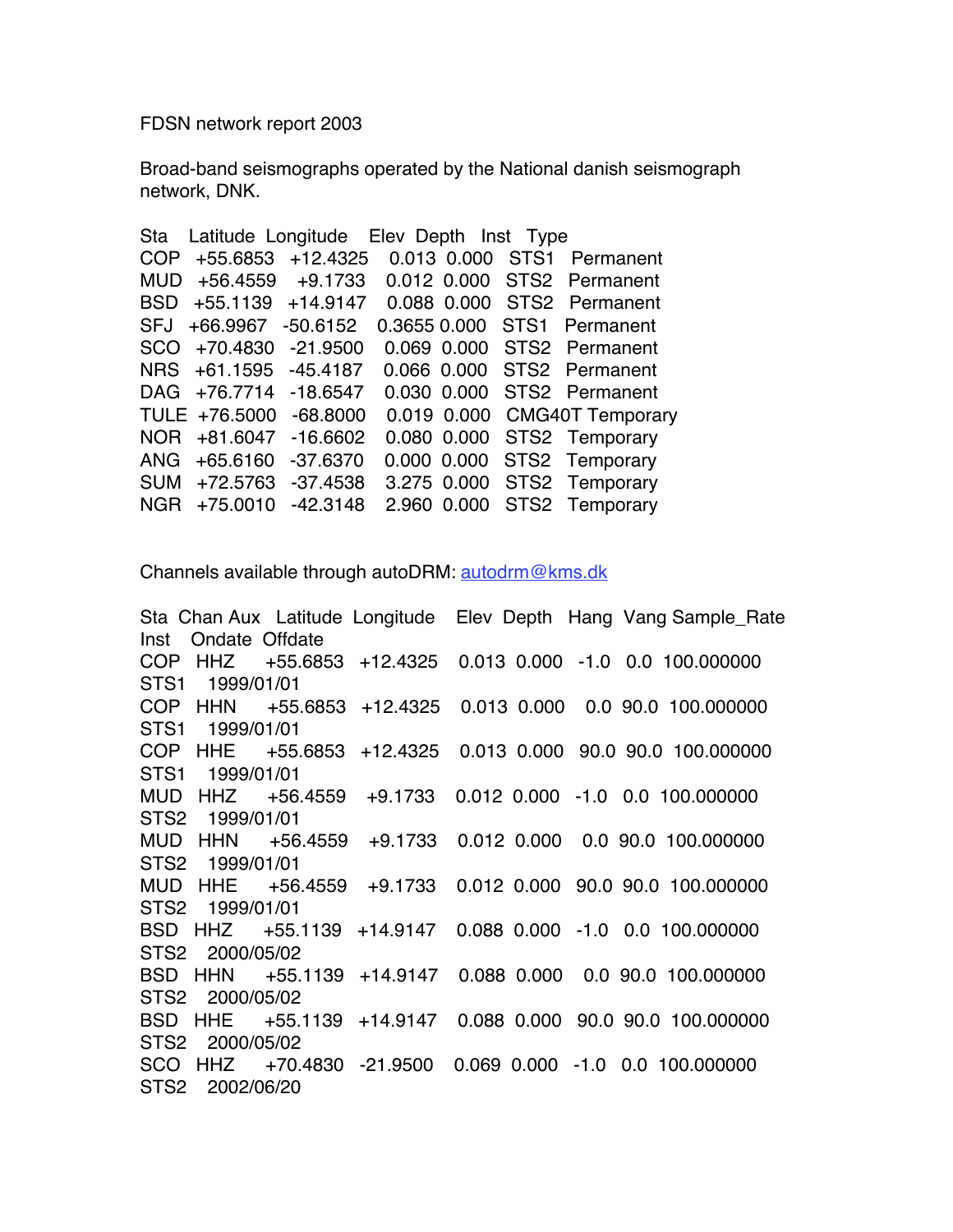SCO HHN +70.4830 -21.9500 0.069 0.000 0.0 90.0 100.000000 STS2 2002/06/20 SCO HHE +70.4830 -21.9500 0.069 0.000 90.0 90.0 100.000000 STS2 2002/06/20 +61.1595 -45.4187 0.066 0.000 -1.0 0.0 100.000000 STS2 2000/07/18 NRS HHN +61.1595 -45.4187 0.066 0.000 0.0 90.0 100.000000 STS2 2000/07/18 NRS HHE +61.1595 -45.4187 0.066 0.000 90.0 90.0 100.000000 STS2 2000/07/18

National Survey and Cadastre - Denmark Seismology section Rentemestervej 8 2400 Copenhagen NV **Denmark**